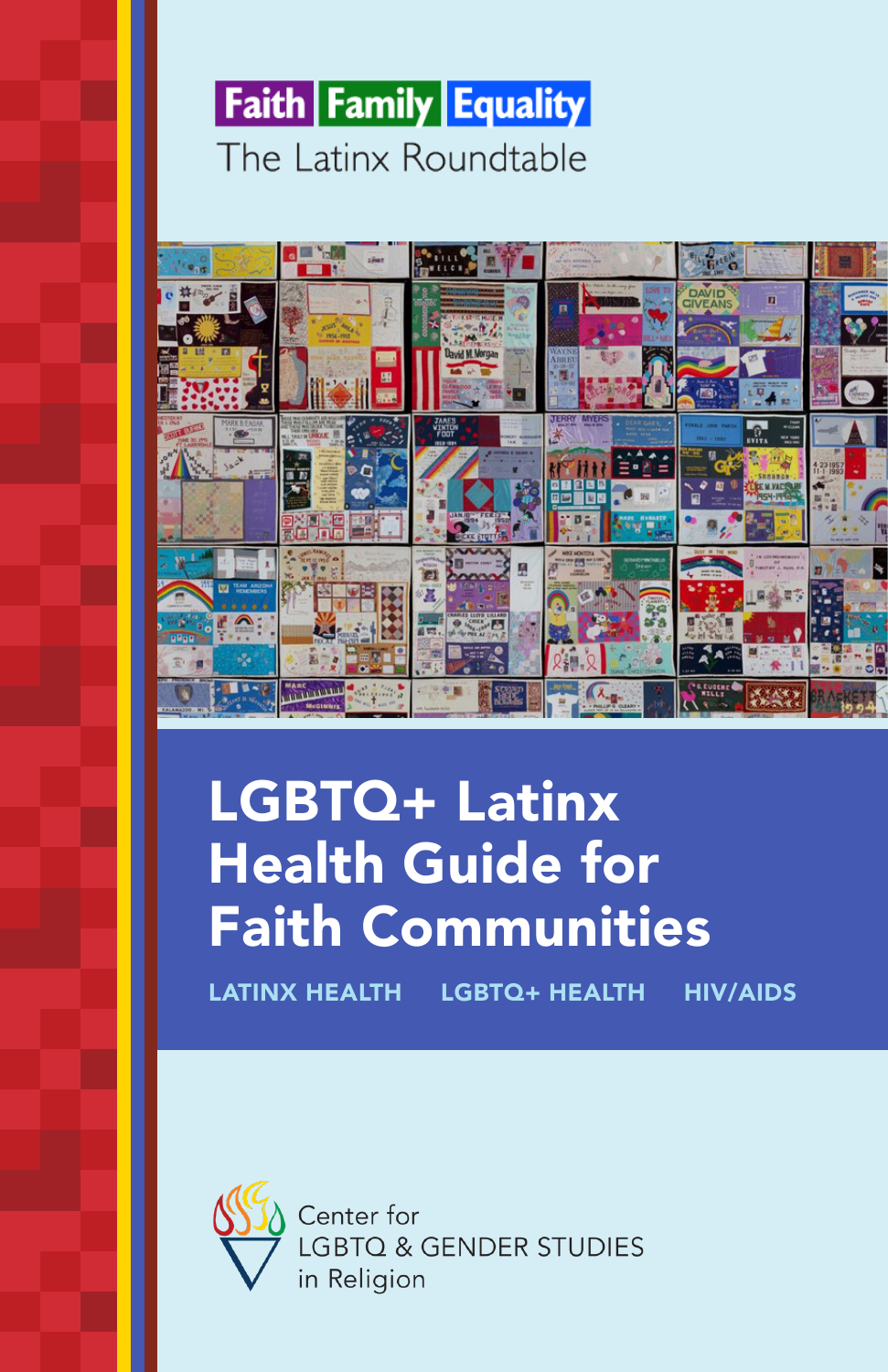Thank you for picking up this guide; it is an important step in learning more about health challenges affecting Latinx persons and communities. This guide includes information on HIV/AIDS and its impacts on Latinx persons, families, and faith communities. Furthermore, it includes information on specific health concerns for LGBTQ+\* persons and communities. Gaining this knowledge is important in becoming more understanding of and empathetic to LGBTQ+ persons, persons living with or impacted by HIV/AIDS, and broader issues that affect Latinx communities. This guide also aims to destigmatize persons living with HIV/AIDS.

It is important to acknowledge that learning is an ongoing process. No matter how successful an individual, family member, or a congregation is in understanding the health challenges of Latinx persons and communities and persons with HIV/AIDS, there is always room to grow and extend acceptance, understanding, support, and affirmation.

Although offering some general information, this guide deals specifically with LGBTQ+ health issues, including HIV/AIDS, and it is intended for persons, families, and faith communities who want to respond in a more loving way toward family and community members who are LGBTQ+ or who are living with or impacted by HIV/AIDS. We hope that this information will help individuals, families, and faith communities to be more welcoming and supportive of all.

*\* LGBTQ+* – Not all communities or countries use the same acronyms. It is important to research and investigate these differences when using this resource.

\*\* *Use of the term "Latinx"* – We understand that not all Latino/a/x/Hispanic persons use the term Latinx. We use the term Latinx as a non-binary term, using the "x" as an open identity for any person that is part of these polycentric and multicultural communities.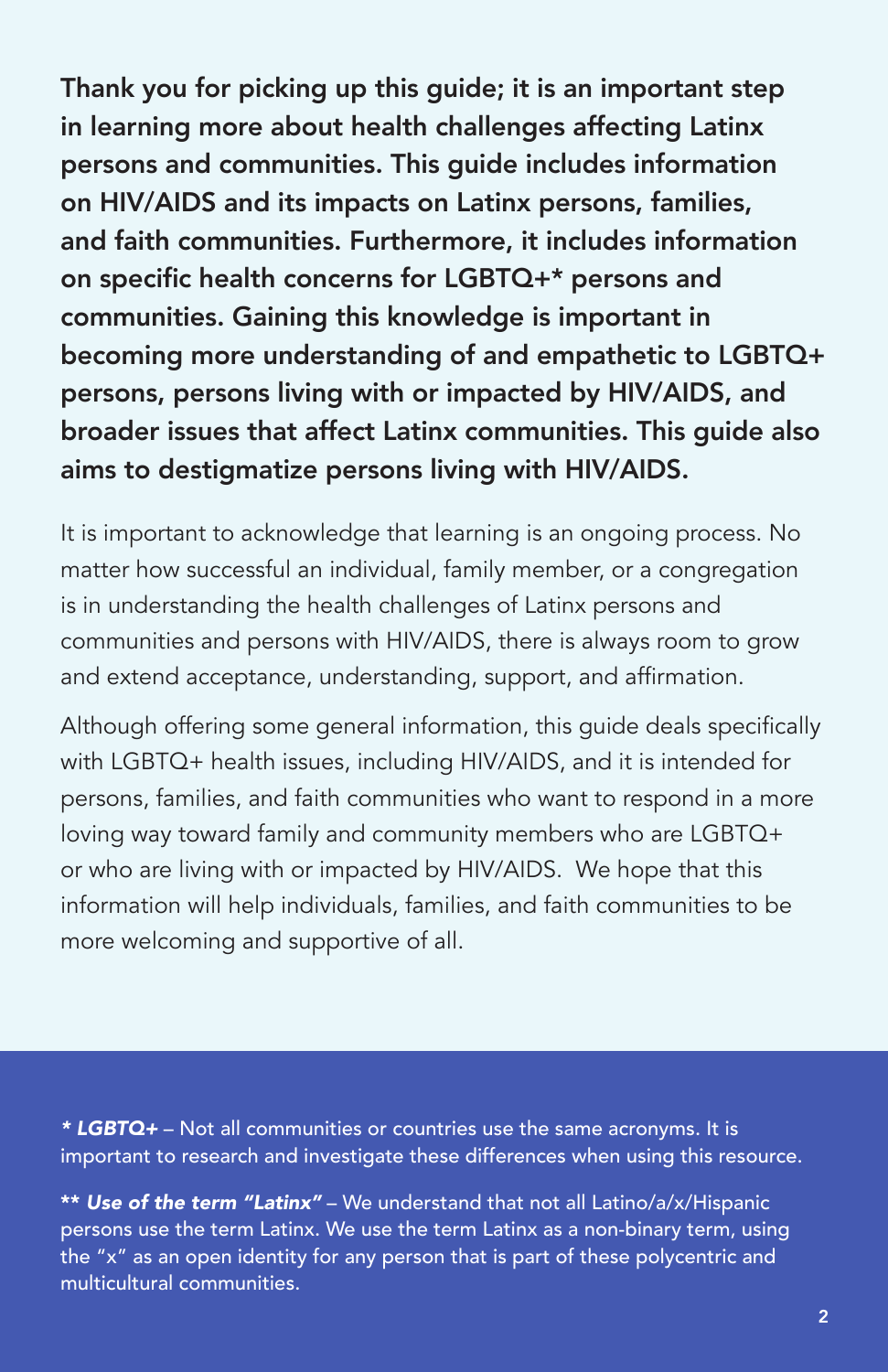## Latinx Health: A Starter Guide

In the United States, the Covid19 pandemic has exposed the disparity in positive health outcomes for Latinx persons and communities—and for other minoritized communities. Yet, many of the challenges faced by Latinx persons are not new.

Covid19 in persons with comorbidities increases their risk for worse outcomes. Many of these conditions—diabetes, obesity, high blood pressure, asthma, etc.—greatly affect Latinx persons and communities because of disproportionately higher levels of poverty and limitations in access to preventative care. For some Latinx persons, their immigration status also greatly impacts access to health care. Finally, for some Latinx persons, access to providers who speak Spanish or Portuguese or to those who can offer translation services is limited. Latinx LGBTQ+ persons have additional compounding challenges that affect their health and access to health care. For example, Latinx persons are disproportionately affected by HIV and AIDS.

This guide can help faith communities learn about health concerns specific to Latinx communities as well as health concerns specific to LGBTQ+ persons and those who are living with HIV/AIDS.

Each of these communities has a different responsibility for learning and understanding. For faith communities, this may mean offering medical clinics that are open to the public regardless of a person's immigration or insurance status, while also offering culturally and linguistically appropriate resources. For Latinx communities, this may mean taking greater care of the communities' health and working on preventing, managing, and reducing the incidence of diabetes, obesity, high blood pressure, asthma, etc. This may also include working on changing some cultural habits that affect when and how persons seek medical care. For Latinx LGBTQ+ communities, this may mean better awareness about health providers who understand their specific health concerns and learning about ways of preventing HIV transmission.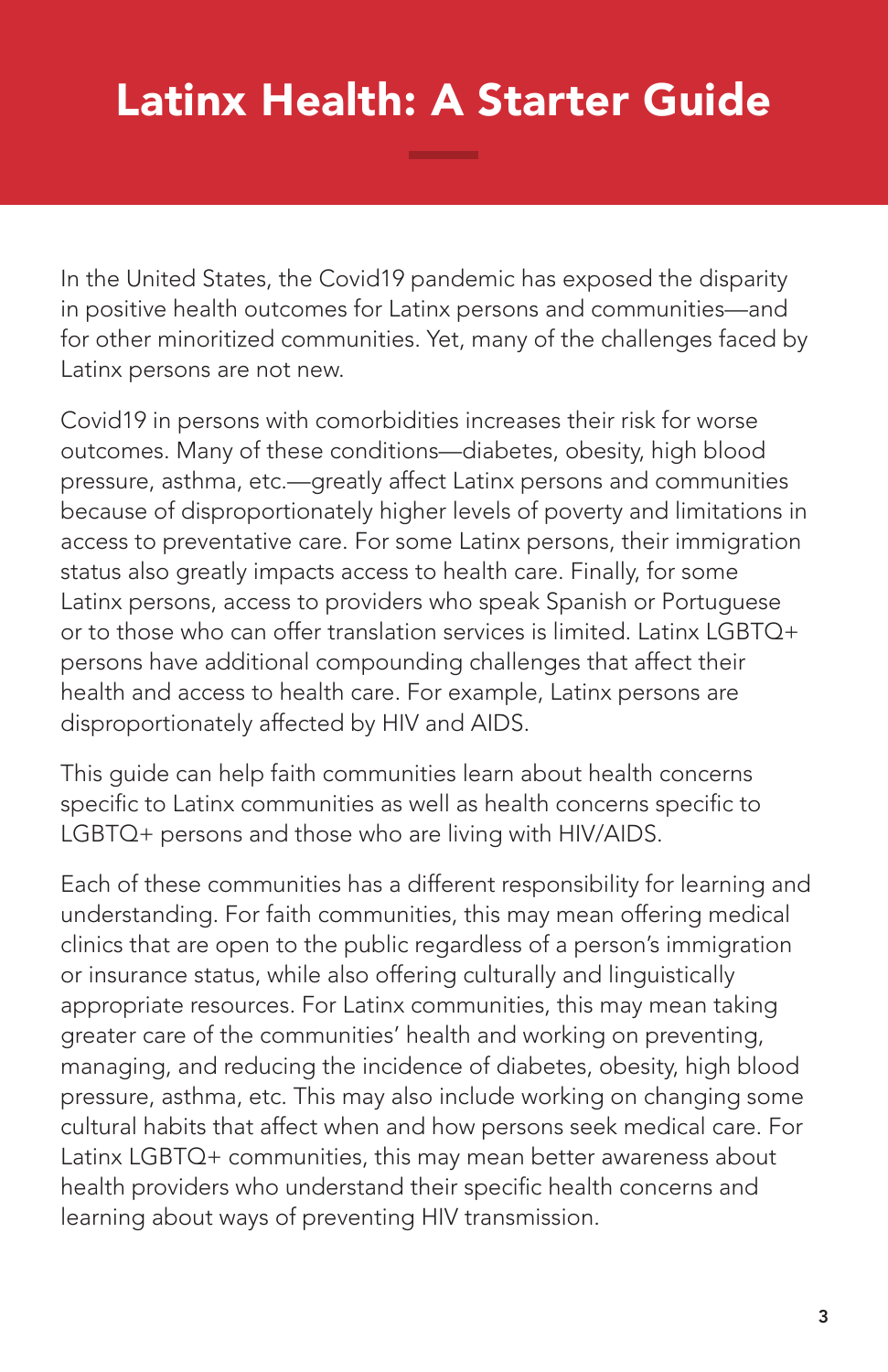## Latinx Health: General Challenges

Some of the general challenges that disproportionately affect the health of Latinx persons and communities include:

- Lack of health insurance.
- Immigration Status.
- Place of residence.
- Food insecurity.
- Access to providers who provide services with appropriate linguistic and cultural sensitivities.
- Delayed diagnosis. (Although cancer rates for Latinx people are lower than the general population, mortality is greater because of later diagnosis.)
- Work injuries.
- Diabetes.
- Obesity.
- High blood pressure.
- Asthma.

## Latinx LGBTQ+ Health: More Specific Challenges

In addition to the general health challenges that affect Latinx persons and communities, Latinx LGBTQ+ persons and communities have other additional challenges. These include:

- All the general challenges listed above.
- Discrimination, stigma, and bias in healthcare, including being refused healthcare.
- Lack of healthcare worker training in working with LGBTQ+ persons.
- Suicide.
- Depression and anxiety.
- Substance abuse.
- Isolation.
- Some gender cultural norms in Latinx communities.
- Homelessness.
- Delay in seeking care.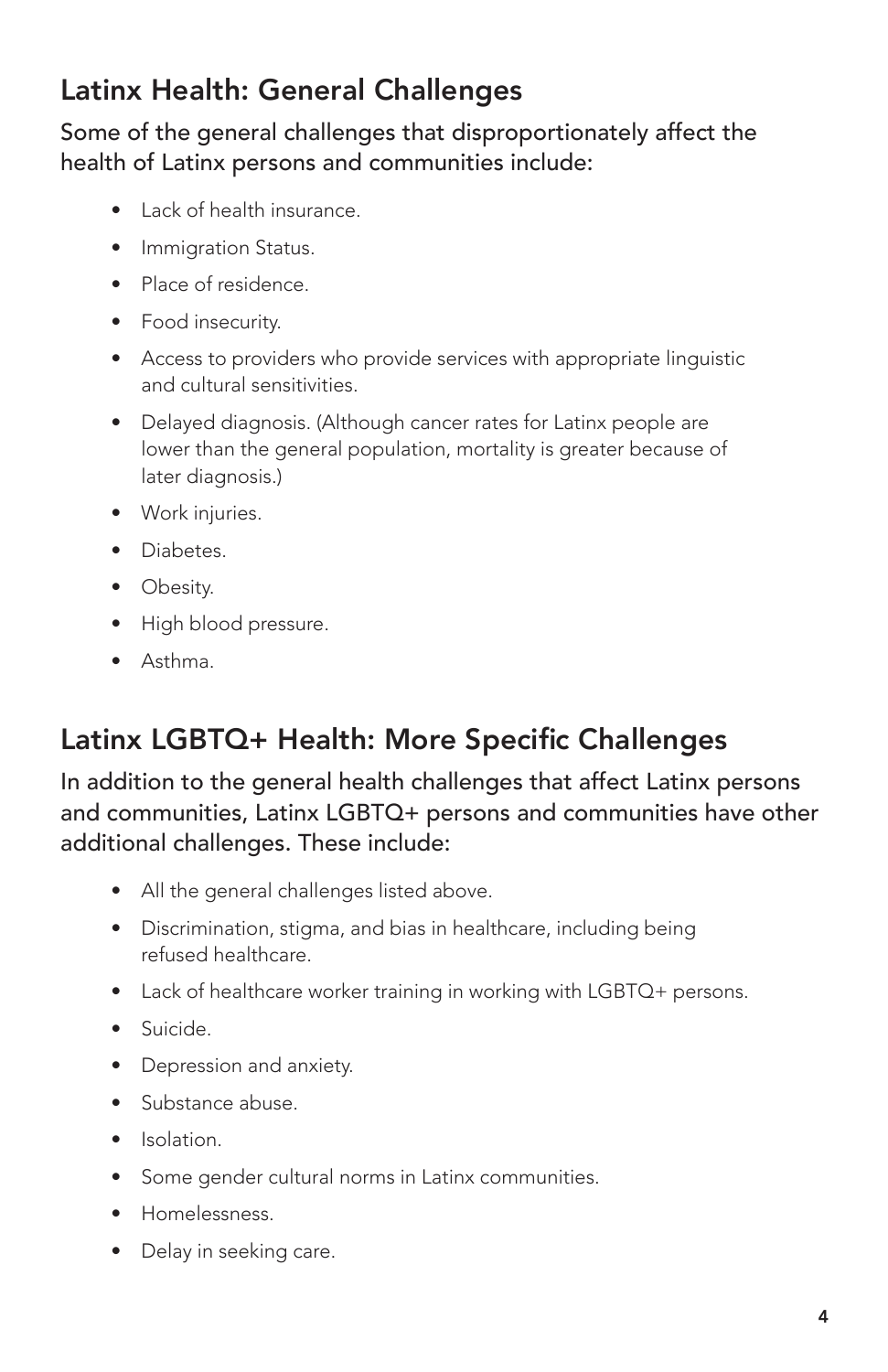- Less likely to fill prescriptions.
- HIV/AIDS and other sexually-transmitted infections.
- Limited appropriate healthcare and housing in detention facilities, including immigration facilities.

### Trans Latinx Persons: Additional Challenges

- Magnified incidences of depression, suicide, substance abuse, and violence.
- Increased levels of homelessness and unemployment; less educational attainment.
- Specific coverage exclusions from health insurance.
- Access to comprehensive and affirming healthcare.
- Access to hormones.
- Intimate partner violence and sexual violence.
- Transgender women of color have a greater incidence of HIV infection than LGB persons and white transgender persons.

## Latinx Persons and HIV/AIDS: More Health Challenges

- Stigma.
- Access to treatment.
- Unequal access to PrEP ("pre-exposure prophylaxis" is a means of HIV prevention for people who do not have HIV; by taking a daily dose of this drug, individuals can reduce their risk of contracting HIV if they are exposed to the virus).
- Lack of knowledge of HIV status.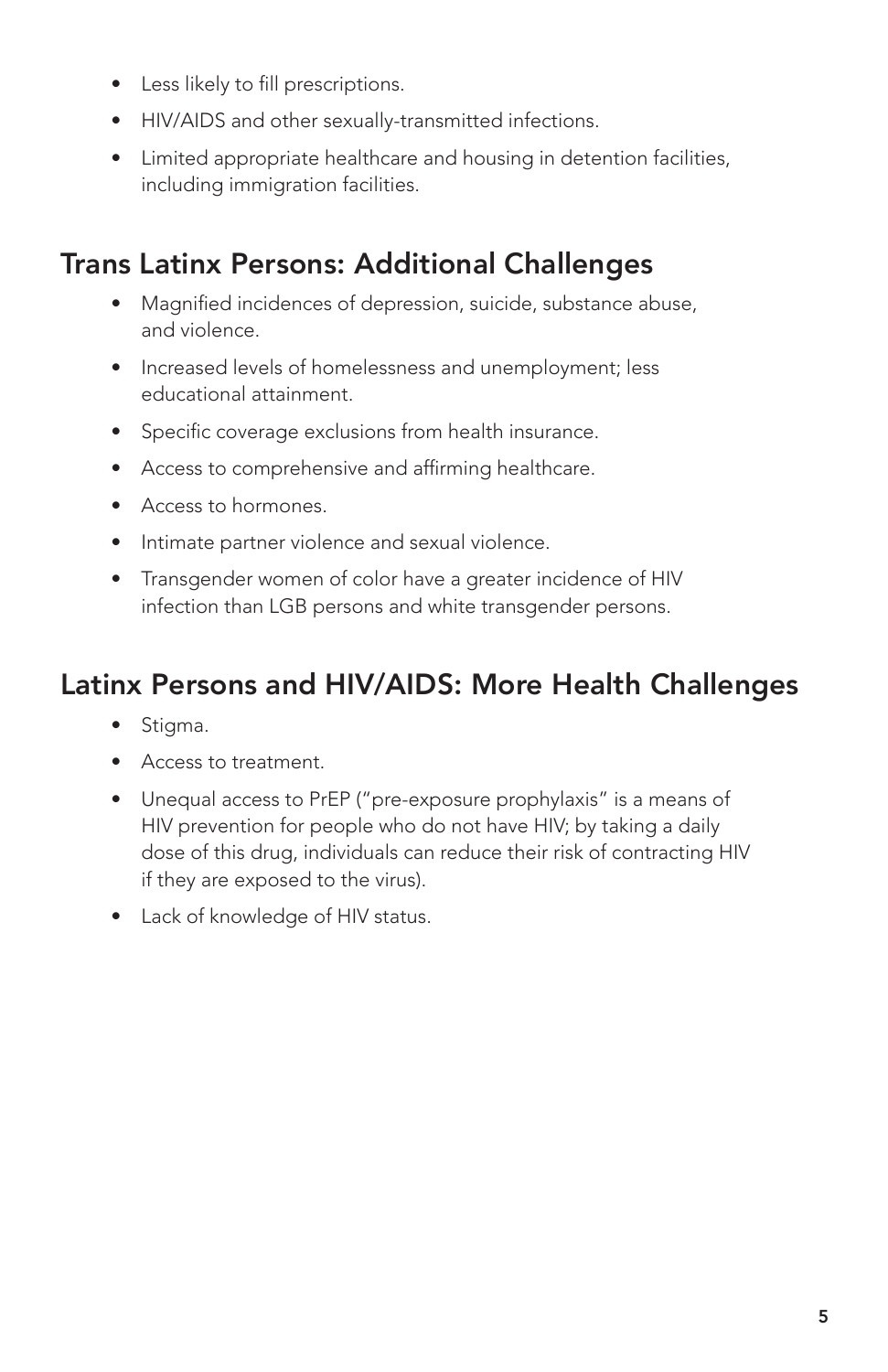## HIV and AIDS:

A challenge which reveals other challenges faced by LGBTQ+ Latinx persons and communities.

The following section is specific to HIV and AIDS, yet it is illustrative of the many other health challenges faced by Latinx LGBTQ+ communities.

## What is HIV?

The Human Immunodeficiency Virus (HIV) is the virus that causes AIDS. There are therapies that reduce the virus load in a person, but it is important to understand that HIV is transmissible.

## What is AIDS?

Acquired Immunodeficiency Deficiency Syndrome (AIDS) can occur in the late stages of HIV infection.

## Who can get infected with HIV?

Anyone can get infected with HIV.



KNOW YOUR STATUS. GET TESTED.

October 15 is National Latinx AIDS Awareness Day (NLAAD)

> December 1 is World AIDS Day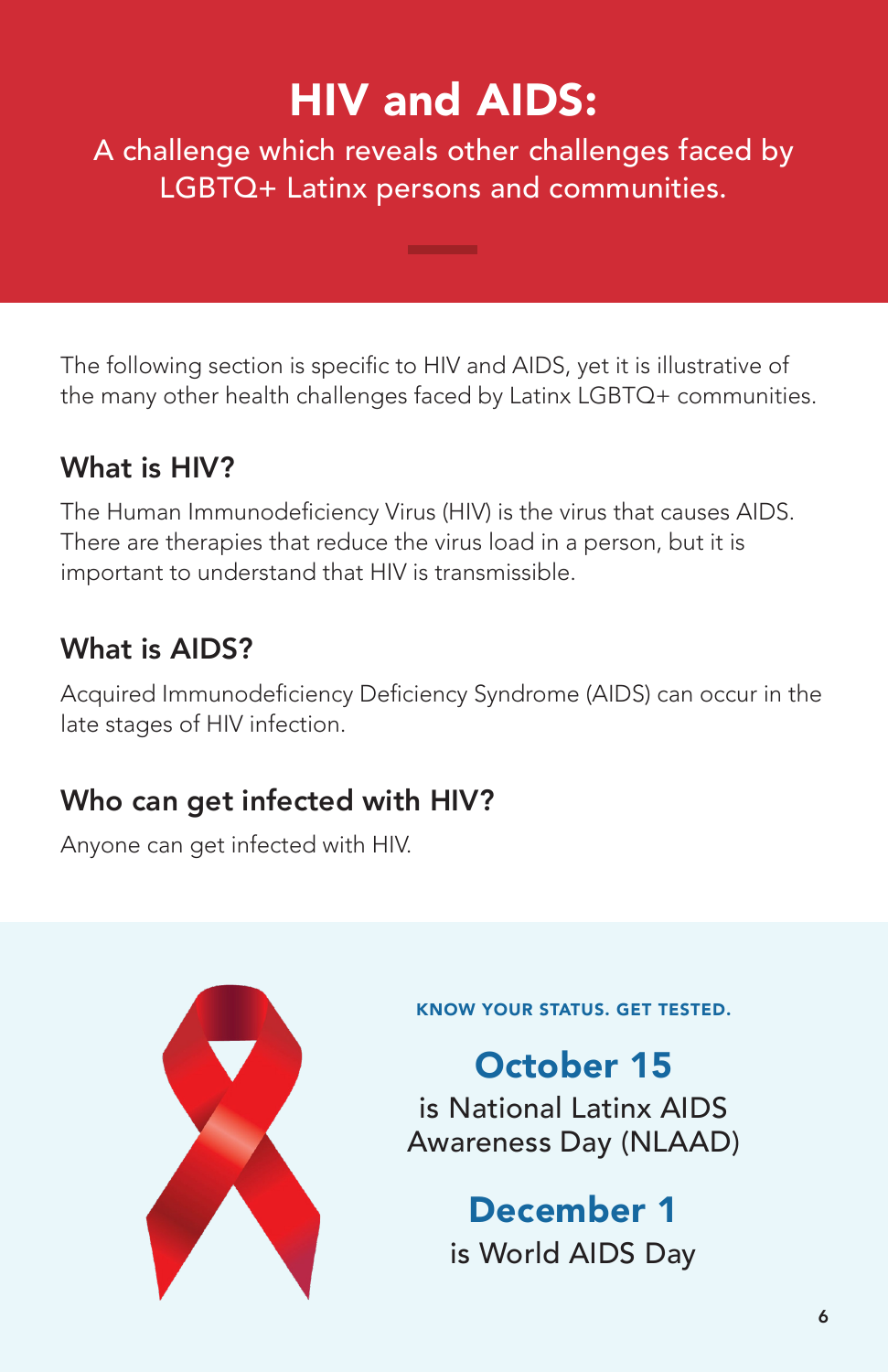HIV and AIDS have impacted Latinx persons and communities for decades now. Unfortunately, families and faith communities have, at times, stigmatized persons living with or impacted by HIV/AIDS. We believe that the imperatives to "love our neighbor" and "to respect the dignity of every human being" invite families and faith communities to show acceptance, support, understanding, and affirmation. One way to accomplish this is by educating ourselves and our communities about HIV/AIDS, treatments, strategies, and about ways to manage and prevent HIV/AIDS, as well as ways to promote overall health and wellness in our families and faith communities.

## Families and Faith Communities

Families and faith communities play a vital role in a holistic response to HIV/AIDS by:

- Educating people on preventing exposure to HIV/AIDS.
- Providing physical and spiritual care and support to those infected and affected.
- Combating stigma and discrimination.
- Advocating for all stigmatized and minoritized communities.

Success requires the involvement of family and faith-community members and others to collectively educate the community and respond compassionately. This better serves the physical, spiritual, and emotional needs of persons living with and impacted by HIV/AIDS.

## LGBTQ+ Youth

Young LGBTQ+ persons face unique health challenges in their lives and, when they are not raised in settings that are safe, respectful, and loving, they face many additional health risks.

In addition, as Latinx persons and communities, we often ignore information about health and healthy living because we are taught at a very early age that we should not seek medical care unless we are extremely sick.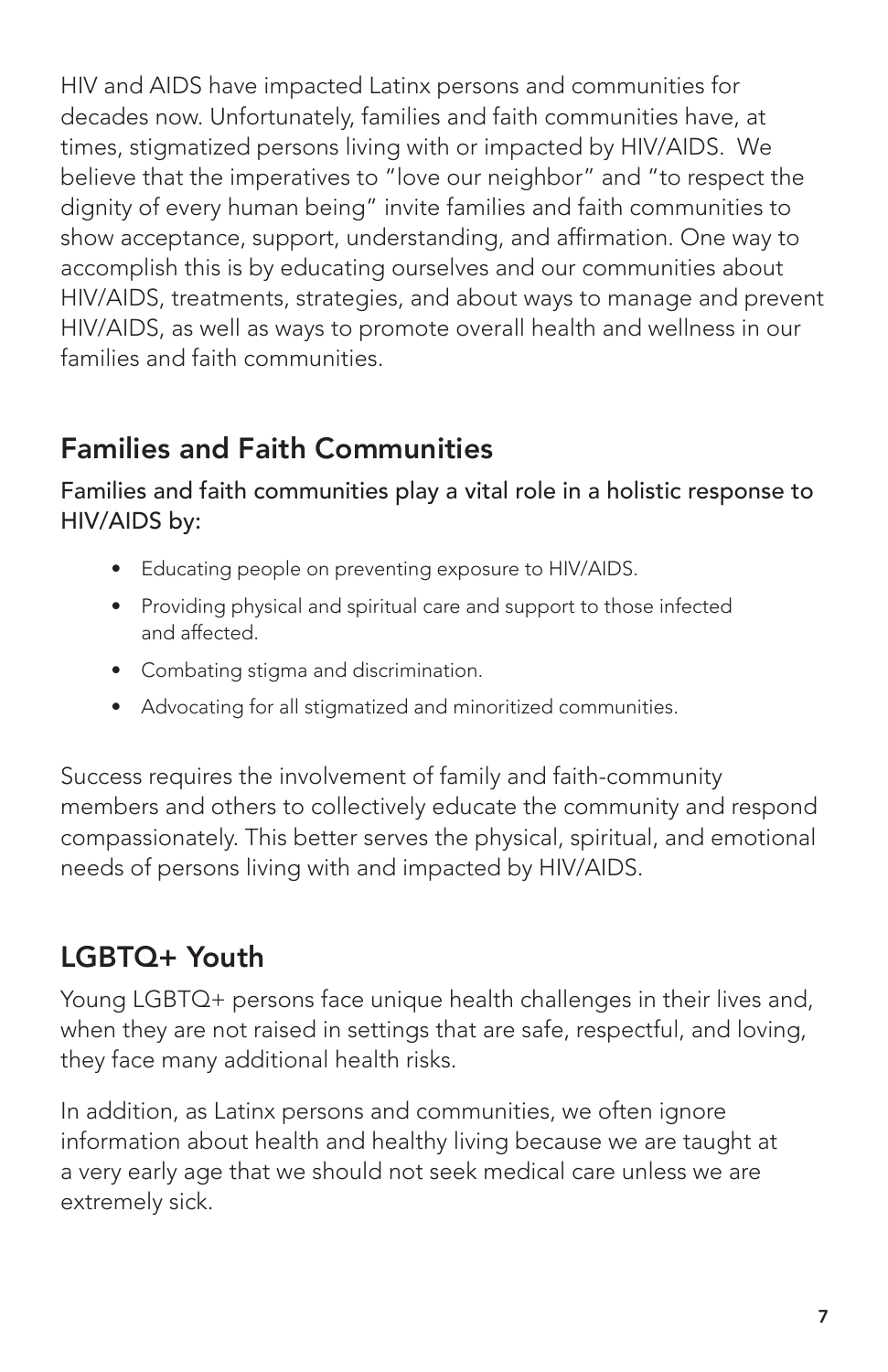There are several important components that help create a safe and healthy environment for Latinx LGBTQ+ persons, including young persons. They mostly start with an approach and offering of correct information.

- Have a holistic approach to the person, inclusive of sexual orientation and gender identity/expression, race, and ethnicity, etc.
- Although the risks and challenges are similar, understand that Latinx persons and communities are very diverse, multicultural, and polycentric. These issues are dealt with differently by different communities.
- Promote healthy habits that avoid substance abuse, unsafe sexual behaviors, etc. Poor health habits increase the risk for HIV, Hepatitis C, and other sexually transmitted infections (STIs).
- Recognize that substance abuse is often a tool that LGBTQ+ people use in an attempt to cope with homophobia, transphobia, racism, and their families' lack of support and acceptance.
- "Coming Out" in contexts or communities that are not understanding or affirming puts persons at risk of experiencing many adverse health effects.
- LGBTQ+ persons share many of the same problems as those who are heterosexual. The difference for LGBTQ+ persons is that these problems may be compounded by race/ethnicity. In addition, their sexual orientation and/or gender identity (SOGI) is often stigmatized and not supported by society; in addition, a person's SOGI is often not discussed openly or accepted in their families and faith communities.
- Latinx LGBTQ+ persons are often taught, from a very early age, that they should not talk about certain subjects. Among those "forbidden" subjects are sex, sexuality, gender identity, cancer, mental illness, alcoholism, drug abuse, and obesity (just to name a few).
- Many Latinx persons are accustomed to being silenced or not discussing openly certain subjects. Our cultures often teach us to shy away from certain topics that may bring about shame and this, in turn, can lead to denial, silence, and/or the experience of being stigmatized. This cultural norm of silence or topic-avoidance can diminish a person's self-esteem and can place LGBTQ+ people at risk because they are neither allowed to ask—nor be informed about unhealthy behaviors.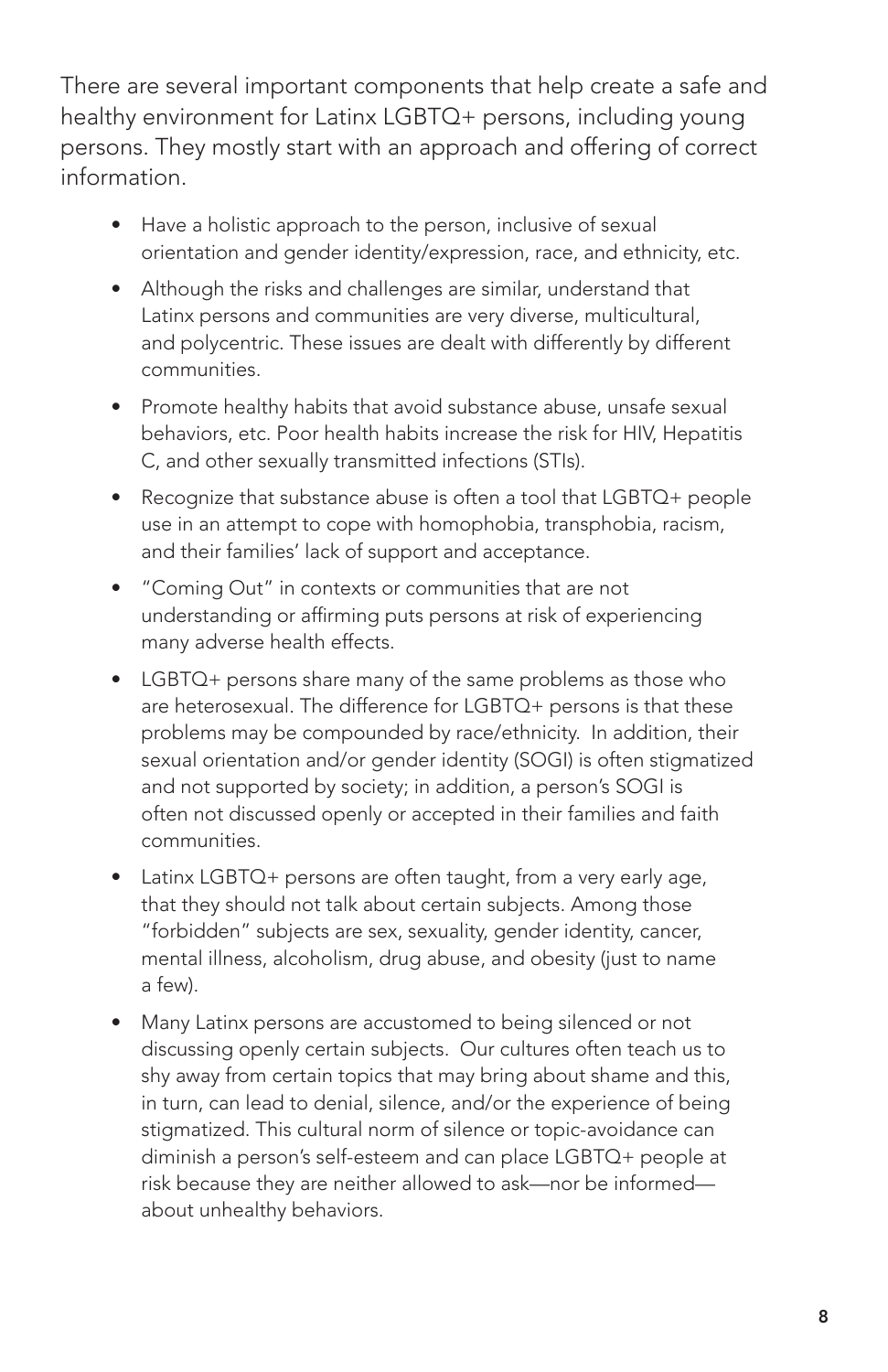- The cultural norm of topic-avoidance or silence can also have devastating results such as depression, suicide, homelessness, substance abuse, etc. HIV and other sexually transmitted infections (STIs) can also enter a person's life as a consequence of family and community silences.
- Young Latinx LGBTQ+ people often find themselves in highly stressful situations. "Coming out" to family members is not always easy among Latinx people. But more difficult is "coming out" to ourselves. It is not easy for many.
- In addition to our own "coming out" process, young Latinx people can also face problems at home. Some of these problems may include substance abuse in parents, domestic violence, arguing among family members, unemployment, lack of affordable housing, undocumented immigration status, an overbearing parent, an abusive sibling... or a combination of these problems.
- Self-image can also be a problem for young Latinx LGBTQ+ persons, and lack of LGBTQ+ and/or Latinx role models in society and in families can further complicate efforts to lead a healthy lifestyle.

Faith communities and Latinx families can do much to prevent HIV infection. By educating themselves, their families, and their faith communities, they can become supportive, understanding, and affirming of their family members, including young Latinx LGBTQ+ persons. All of this reduces the risks of:

- Substance Abuse.
- Bullying.
- Other risky behaviors.

All of these above risks contribute to the risk of higher suicide and HIV rates.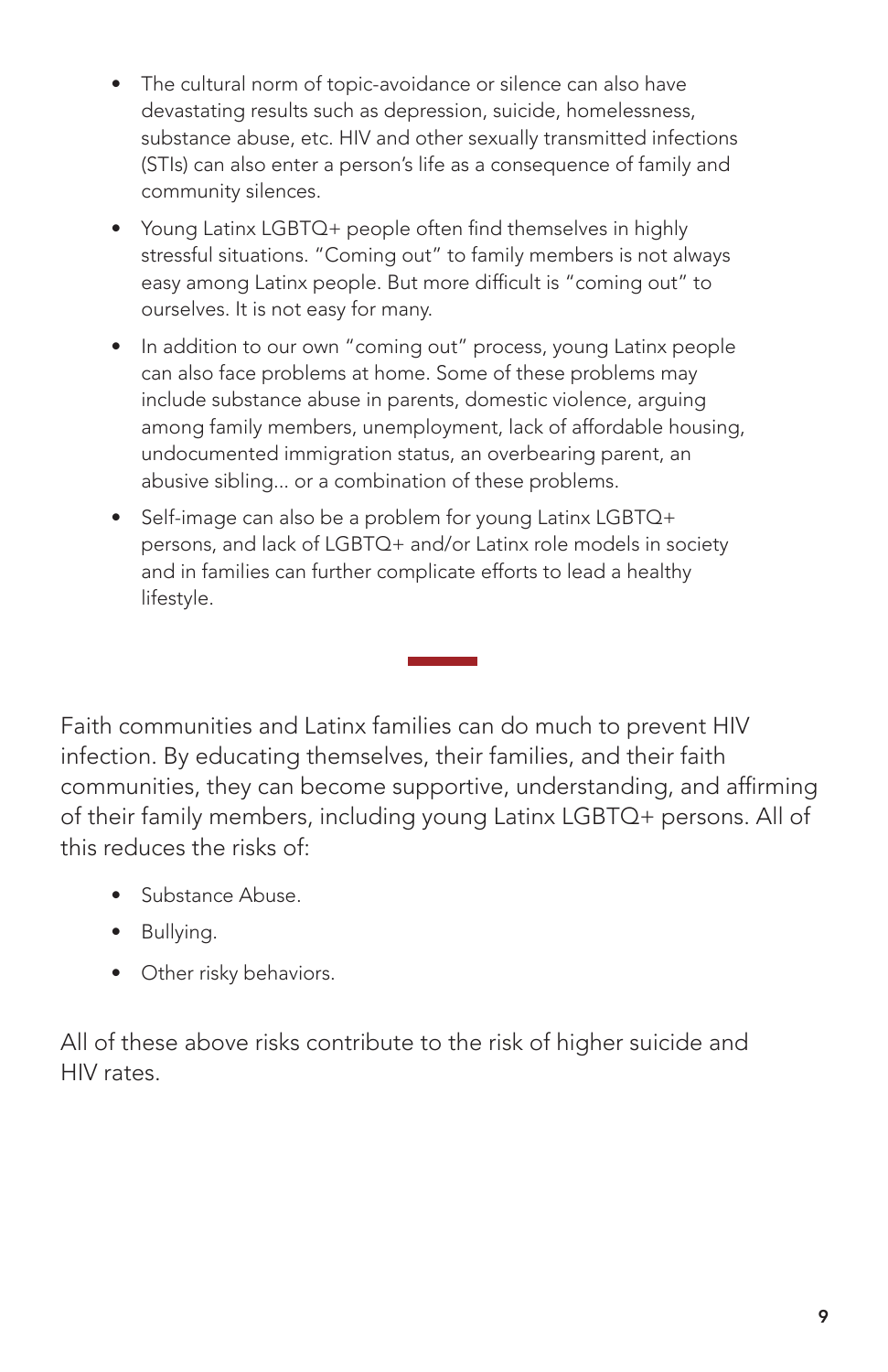Latinx people continue to be heavily impacted by HIV/AIDS: today there are approximately 1.2 million people living with HIV/AIDS in the U.S. and over 250,000 of them are Latinx. The states with the largest number of persons living with HIV and AIDS are New York and California.

HIV today is no longer a death sentence for Latinx people. Once a person becomes positive, they can still live a very long, happy, and productive life. However, HIV does call for a change in living habits because persons who are HIV-positive need to eat well and engage in a sufficient amount of physical exercise that can help to relieve stress in one's daily life. HIV-positive persons should limit—and, in most cases, avoid altogether—the use of alcohol, tobacco, and other drugs.

Those who have become HIV-positive are also prescribed a rigid drug therapy of medication designed to slow the spread of the virus, to contain it, and often to kill virus cells. Only one person has been known to "be cured" of HIV or AIDS. When you hear that people have a "nondetectable" level of HIV virus in their bloodstream, this means that the virus is not currently found in their blood (after blood tests), but the HIV virus always remains in a person's muscle mass if they are HIV-positive. That is why HIV is not completely curable — but it *can* be contained.

HIV and AIDS are not "LGBTQ+ diseases." Anyone can contract the HIV virus and, if untreated, can develop AIDS. HIV/AIDS can be contracted by people who do not engage in safer sex practices, but it does not follow or require a specific sexual orientation or gender identity. Within the LGBTQ+ community gay or bisexual men are more likely to be positive than lesbian women and the rates are increasing for transgender communities.

#### The following are the most common ways to contract HIV:

- Having unprotected sex (e.g. without a condom) with someone who is already infected.
- Having contact with the blood of someone who has HIV (e.g. receiving a blood transfusion with blood from someone who is infected with HIV).
- A mother who has HIV can pass it on to her baby. However, good pre-natal care can reduce this risk.
- Using an unsterilized needle that was previously used by someone with HIV.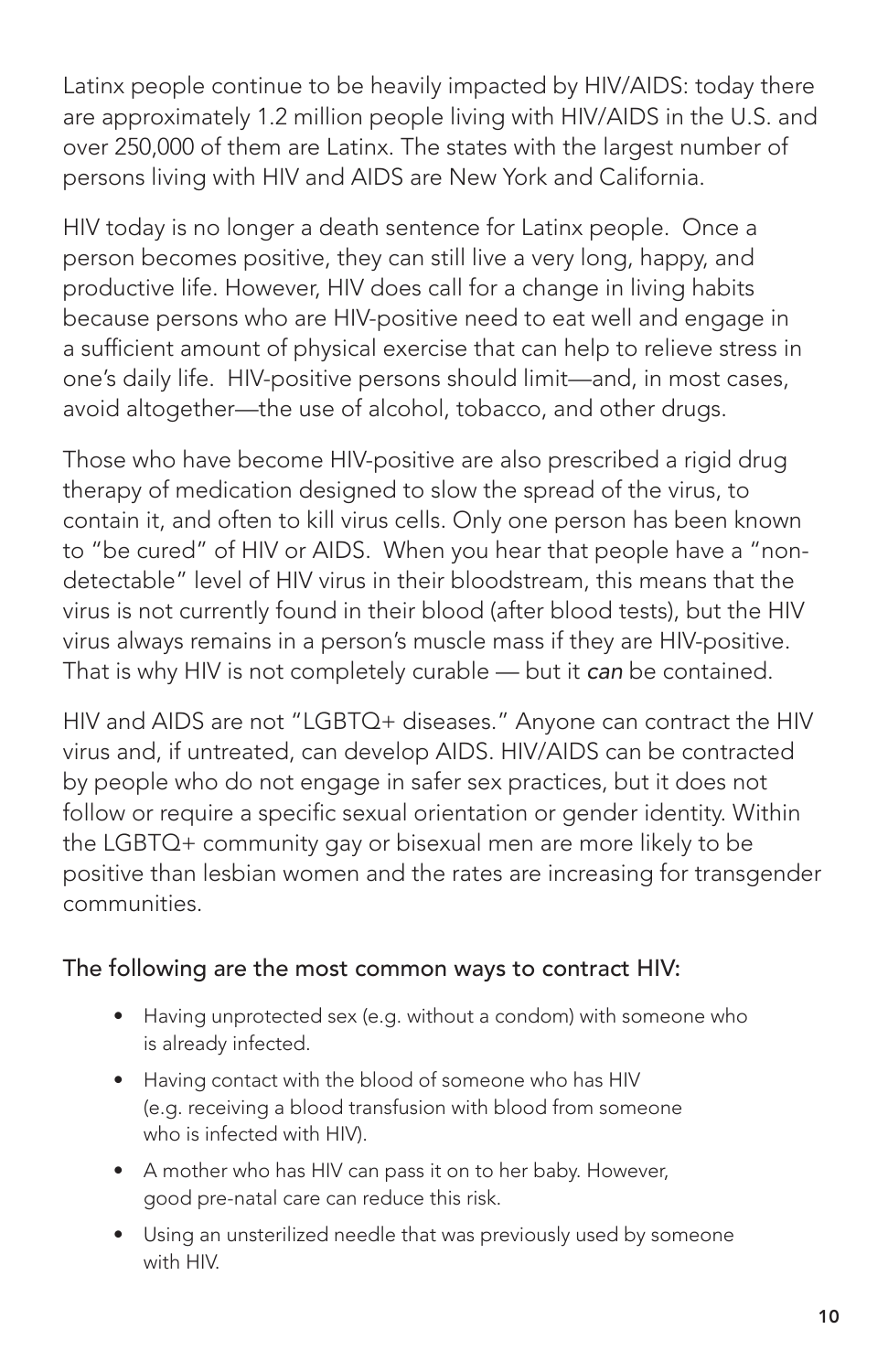#### A number of factors contribute to the spread of HIV in Latinx communities:

- 1. Behavioral risk factors for HIV differ by country of origin. Data suggest that the highest percentages of diagnosed HIV infections among Latinx men are attributed to sexual contact with other men, regardless of place of birth. However, men born in Puerto Rico have a substantially higher rate of diagnosed HIV infections than Latinx men who were born elsewhere—the higher rate of HIV infection among Puerto Rican men is attributed to injection drug use.
- 2. Latinx men and women are most likely to be infected with HIV as a result of sexual contact with men. Latinx women may be unaware of their male partners' sexual behavior and risk-taking.
- 3. Injection drug use continues to be a risk factor for Latinx people, particularly those living or born in Puerto Rico. In addition, both casual and chronic substance users (among Latinx people) may be more likely to engage in risky sexual behaviors, such as unprotected sex, when they are under the influence of drugs or alcohol.
- 4. The presence of some sexually transmitted infections (STIs) can significantly increase one's chances of contracting HIV. And a person who has both HIV and some STIs has a greater chance of infecting others with HIV. The rates of STIs remain high among Latinx people.
- 5. Cultural factors may affect the risk of HIV infection. Some Latinx people, for example, may avoid testing, counseling, or treatment out of fear of rejection by family and community, or out of fear of affecting their immigration status. Traditional gender roles and the stigma surrounding homosexuality in Latinx families and communities may make it difficult for many Latinx people to seek testing, treatment, and counseling support.
- 6. Greater acculturation into U.S. culture has both negative (engaging in behaviors that increase the risk for HIV infection) and positive (communicating with partners about practicing safer sex) effects on the health behaviors of Latinx people.
- 7. Socioeconomic factors such as poverty, lower educational attainment, inadequate health insurance, limited access to health care, and/or language barriers may contribute to higher HIV infection rates among Latinx people.

Due to fear of deportation, undocumented immigrants may be less likely to access HIV prevention services, get an HIV test, or receive adequate treatment and care when living with HIV.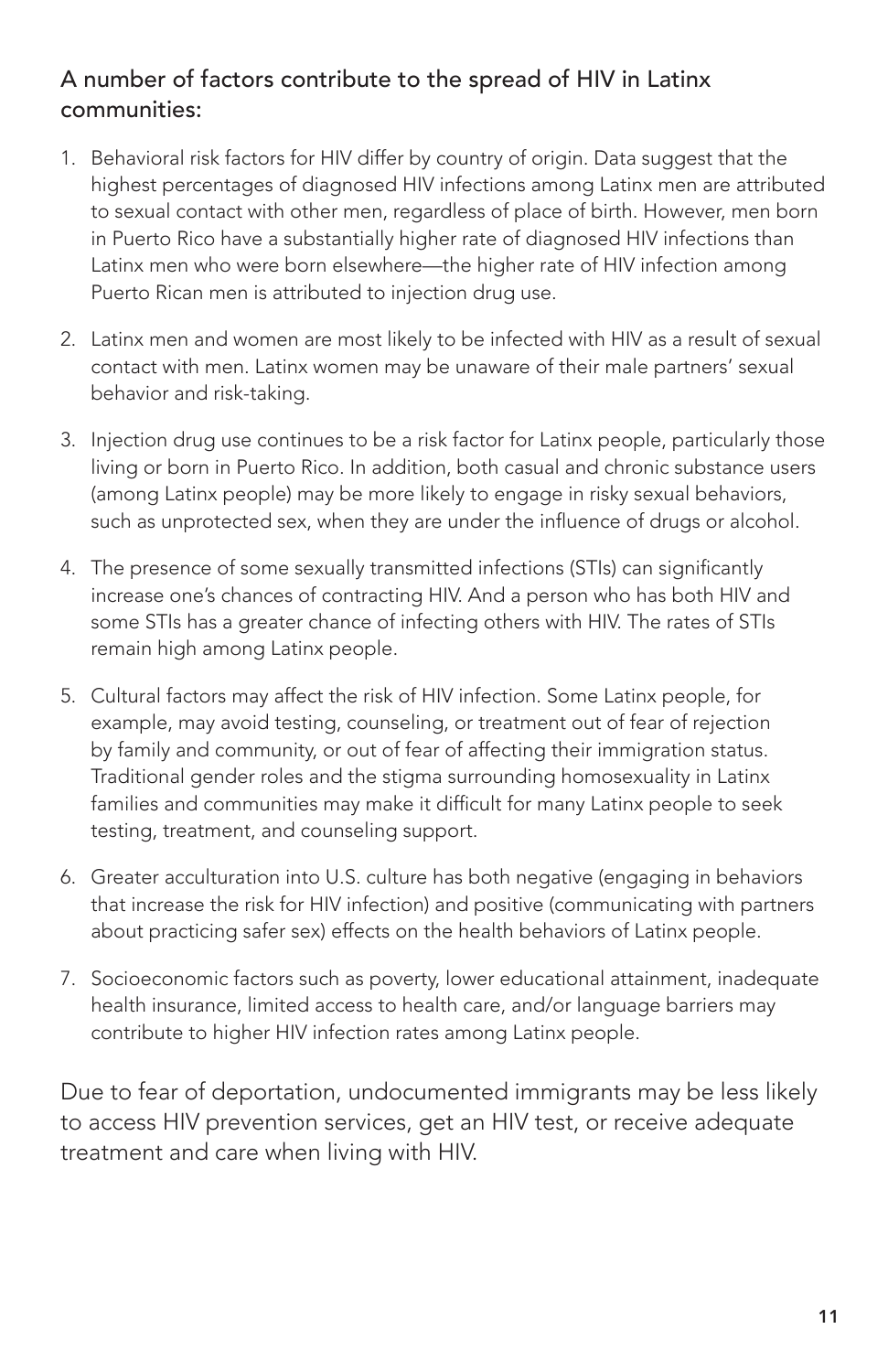## Taking Action

## *"Let us start building!"*

So they committed themselves to the common good. *Nehemiah 2:18b*

#### What can faith communities do?

- Provide culturally and linguistically appropriate health resources.
- Offer on-site clinics that serve ALL people, regardless of immigration or insurance status.
- Identify, support, and promote community health-clinics or providers that serve Latinx communities and immigrants.
- Identify, support, and promote healthcare providers and clinics that are welcoming and affirming of LGBTQ+ persons.
- Advocate for better access to health care and for access to higherquality health care.
- Celebrate World AIDS Day in congregations (December 1).
- Offer or identify needle/syringe exchange programs.

#### What can Latinx families do?

- Educate each other on the prevention and management of diabetes, obesity, high blood pressure, asthma, HIV, etc.
- Advocate for one another.
- Focus on regular health screenings.
- Learn about the specific health challenges of their LGBTQ+ family members and advocate for them.
- Promote the value of each person knowing their own HIV status.
- Support HIV+ family members in their treatment.
- Fight against homophobia and transphobia.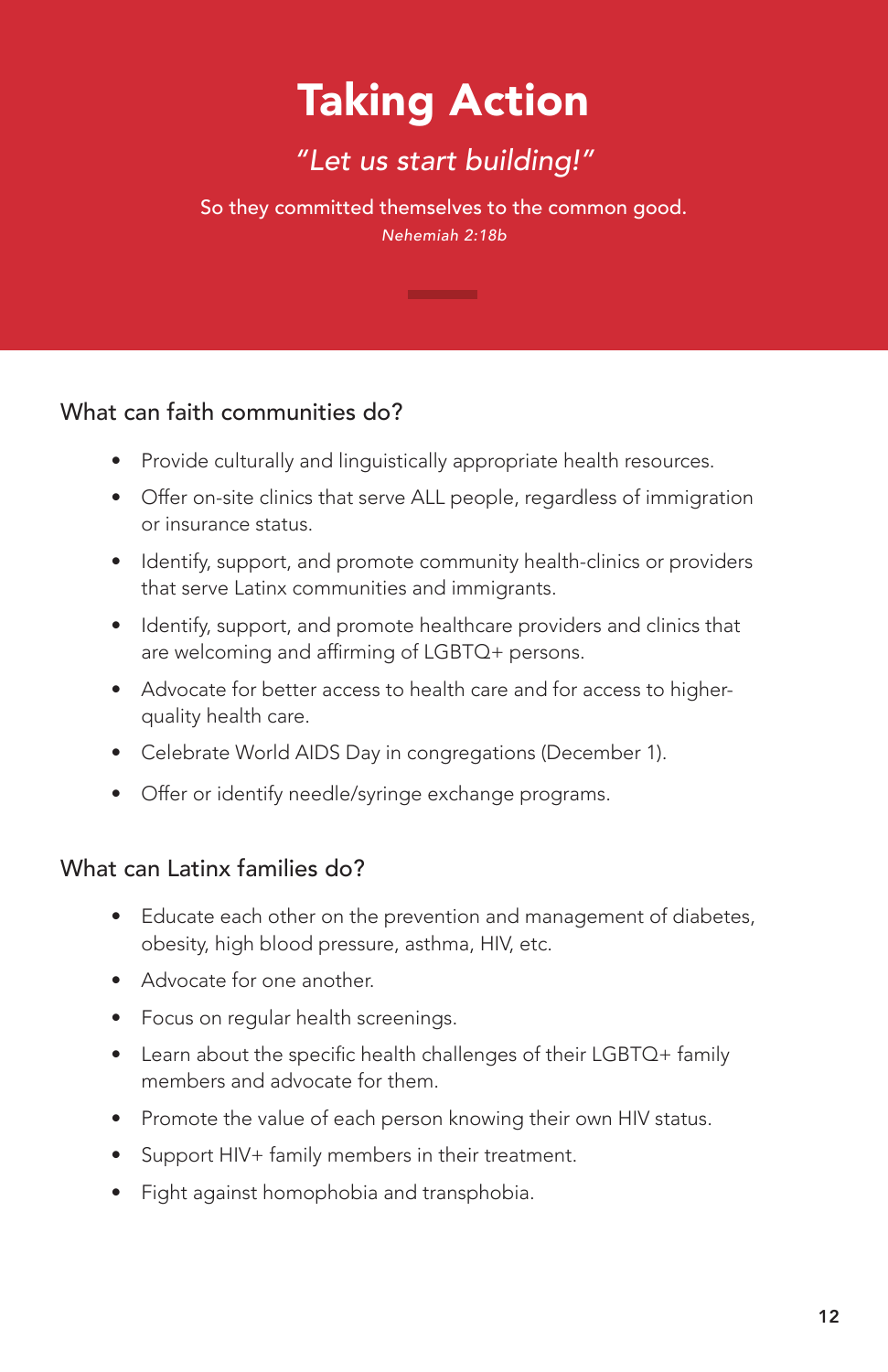#### What can LGBTQ+ Latinx persons do?

- Educate each other on the prevention and management of diabetes, obesity, high blood pressure, asthma, HIV, etc.
- Know your HIV status.
- Advocate for one another.
- Focus on regular health screenings.
- Learn about the specific health challenges of their LGBTQ+ family members and advocate for them.
- Identify, support, and promote healthcare providers and clinics that are welcoming and affirming of LGBTQ+ persons.

### For more information, go to:

- Latino Commission on AIDS: https://latinoaids.org/
- National Latinx AIDS Awareness Day (October 15): http://nlaad.org/
- The Body: HIV/AIDS Resource Center for Latinx People: https://www.thebody.com/collection/hiv-latinx
- Youth Pride: https://www.youthprideri.org/
- World Professional Association for Transgender Health: https://www.wpath.org/
- New York State Department of Health: A Guide to HIV/AIDS Education in Faith Communities: https://www.health.ny.gov/publications/9256.pdf